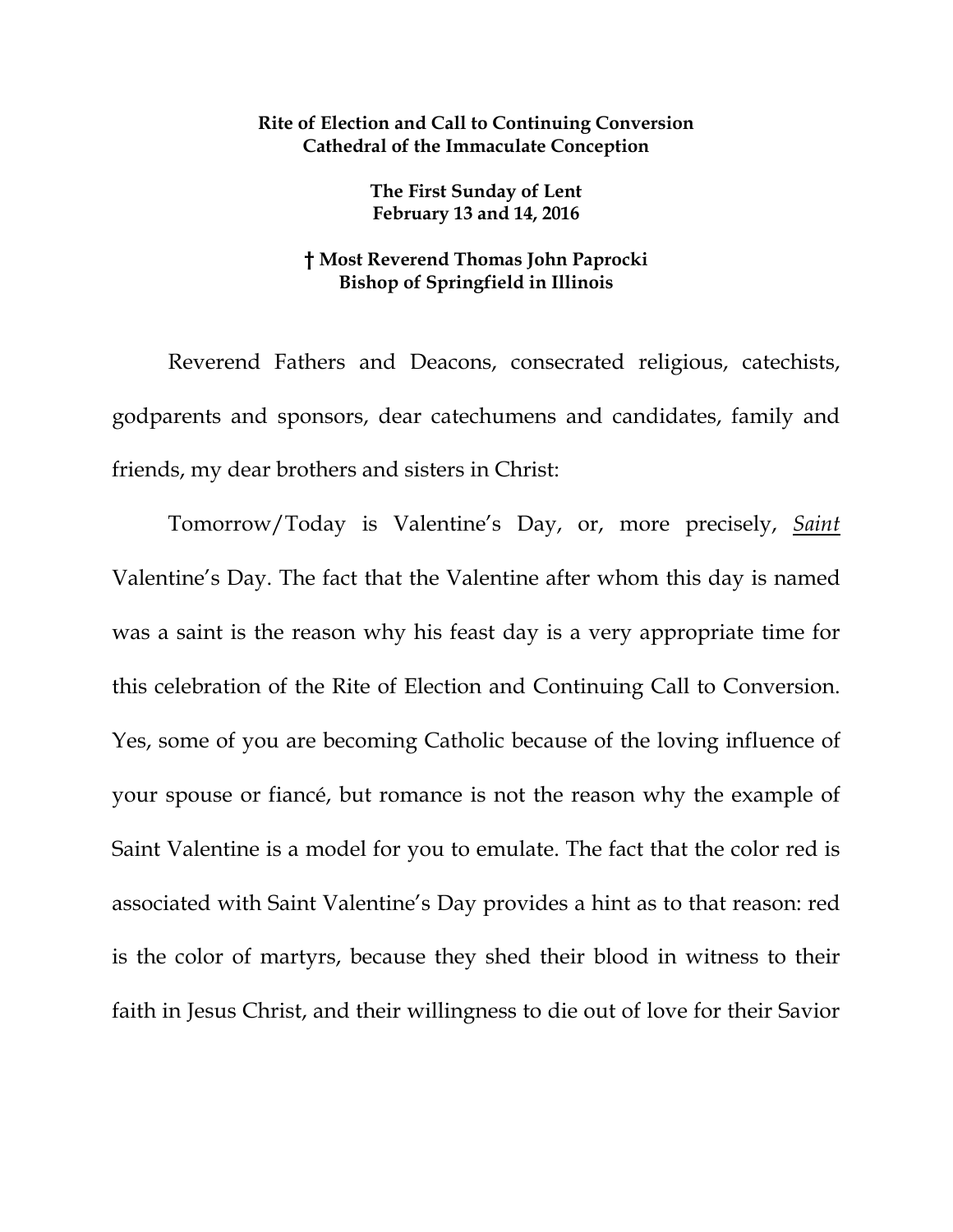who died for our sins on the cross is the motivation that spurs all of us on in our faith.

There are several versions of the story of Saint Valentine. Ironically, on this day when our secular culture celebrates Valentine's Day as a day of romantic love, the prevailing consensus is that this day is named after a celibate priest! The Roman martyrology records the February 14th death of a Roman priest named Valentine who died in the year 269. According to a book called *Valentine's Day* by Fern G. Brown, February 14 was called "Valentine's Day" after Saint Valentine, a Christian priest who lived in Rome in the third century after Christ.

At that time, Christians in the Roman Empire were persecuted and forbidden to follow the "new religion" of Christianity. The priest Valentine was executed on February 14 for preaching Christianity. He apparently was buried on the Flaminian Way, a Roman highway extending north from Rome to Rimini built in 220 B.C., and a basilica was built in his honor less than a century after his death. He was later proclaimed a saint.

Another story tells of a priest named Valentine who loved children and gave them flowers from his garden. He was put in prison by the emperor because he refused to pray to the Roman gods. The children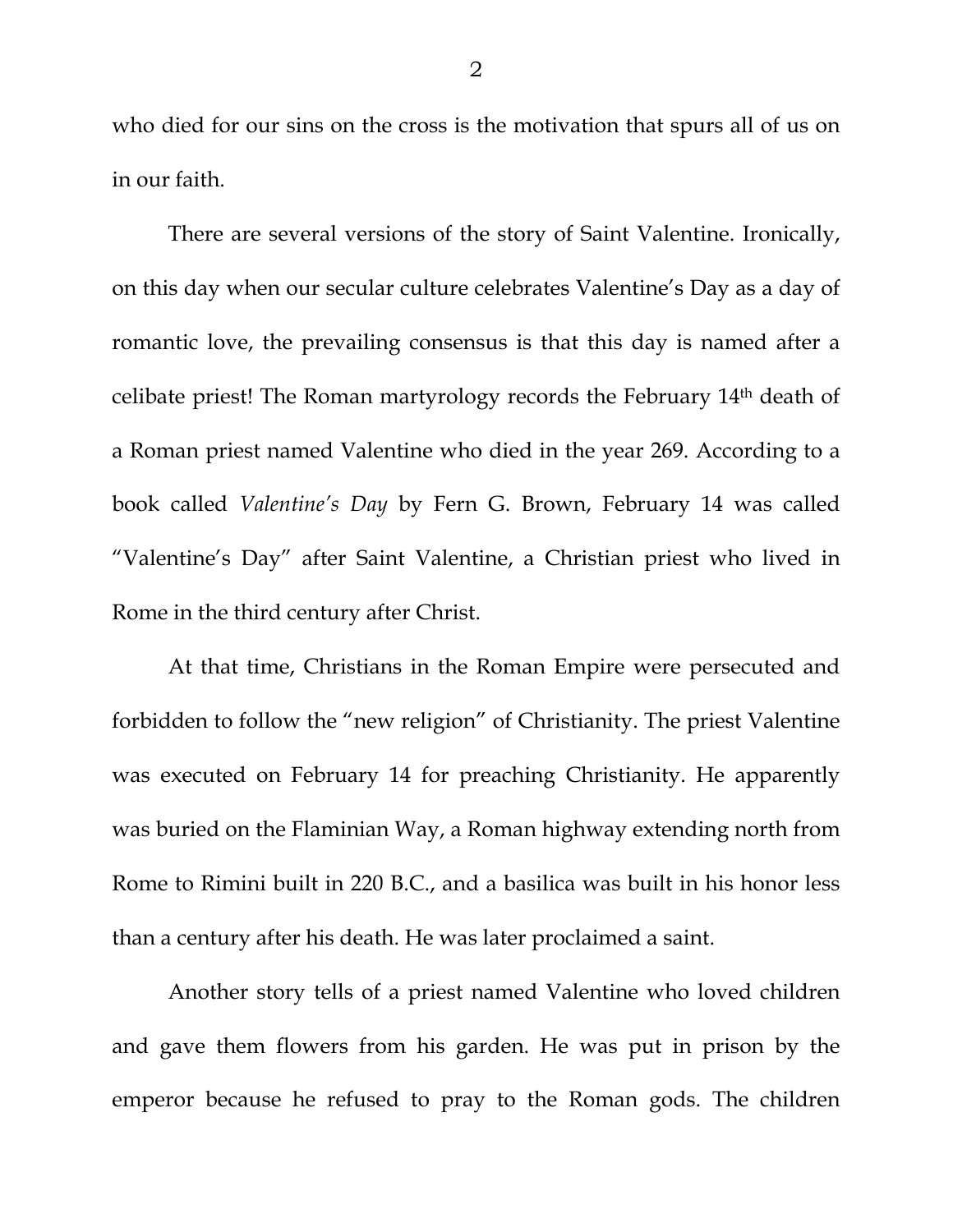missed their friend and threw him bouquets of flowers with love notes attached through the prison bars. Valentine spent a year in prison with only the most basic necessities. The jailer's blind daughter brought him messages and food and tried to make Valentine's life easier. The emperor was impressed with the priest's gentleness and dignity. The emperor offered to set Valentine free if he would give up Christianity and begin to worship Roman gods. Valentine refused. He was ordered to be put to death. During the priest's last days, he prayed that the jailer's daughter would regain her sight—and she did! Then Valentine was beheaded.

Perhaps you never heard these stories of Saint Valentine before, but if you are truly to live the life of a dedicated Catholic Christian, it is essential that you understand the life of martyrs like Saint Valentine and be willing to follow their example, even unto death.

Before we dismiss such thoughts as belonging to an era of the Roman Empire that has long since passed many centuries ago, we are reminded that this Monday, February 15, will be the first anniversary of the courage and religious fortitude of 21 Coptic Christians who were executed one year ago by Islamic State terrorists in Libya. These Coptic Christian hostages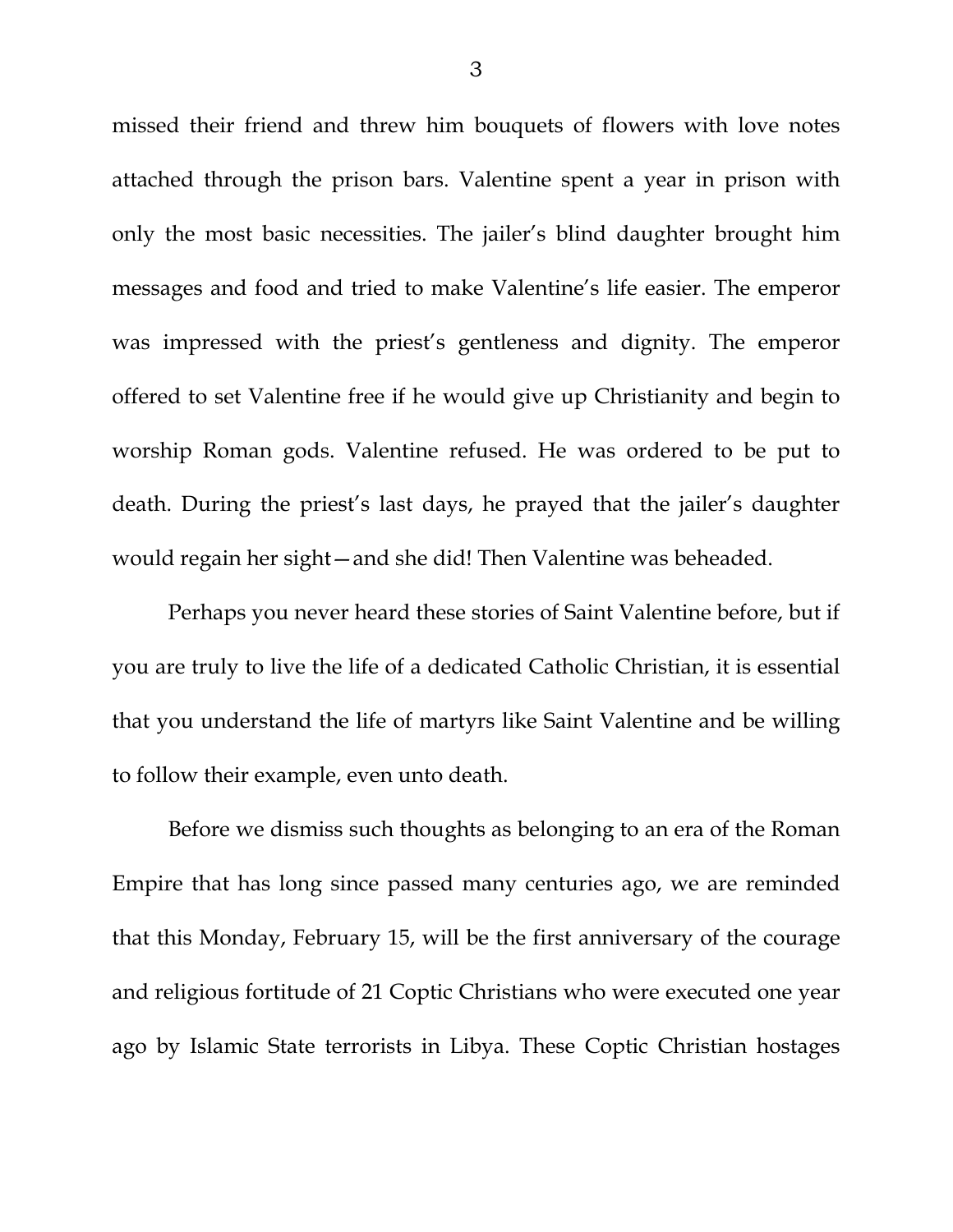were executed for no other reason than their faith in Jesus Christ. A report of this gruesome execution relates that:

The 21 men executed that day were itinerant tradesman working on a construction job. All were native Egyptians but one, a young African man whose identity is uncertain—reports of his name vary, and he was described as coming from Chad or Ghana. But the power of his example is unshakable. The executioners demanded that each hostage identify his religious allegiance. Given the opportunity to deny their faith, under threat of death, the Egyptians declared their faith in Jesus. Steadfast in their belief even in the face of evil, each was beheaded.

Their compatriot was not a Christian when captured, apparently, but when challenged by the terrorists to declare his faith, he reportedly replied: "Their God is my God." In that moment, before his death, he became a Christian. The ISIS murderers seek to demoralize Christians with acts like the slaughter on a Libyan beach. Instead they stir our wonder at the courage and devotion inspired by God's love.1

Unfortunately, we do not hear too much about this genocide, this deliberate extermination of Christians by the Islamic State, from our secular media or our politicians. Instead we hear the constant drone of political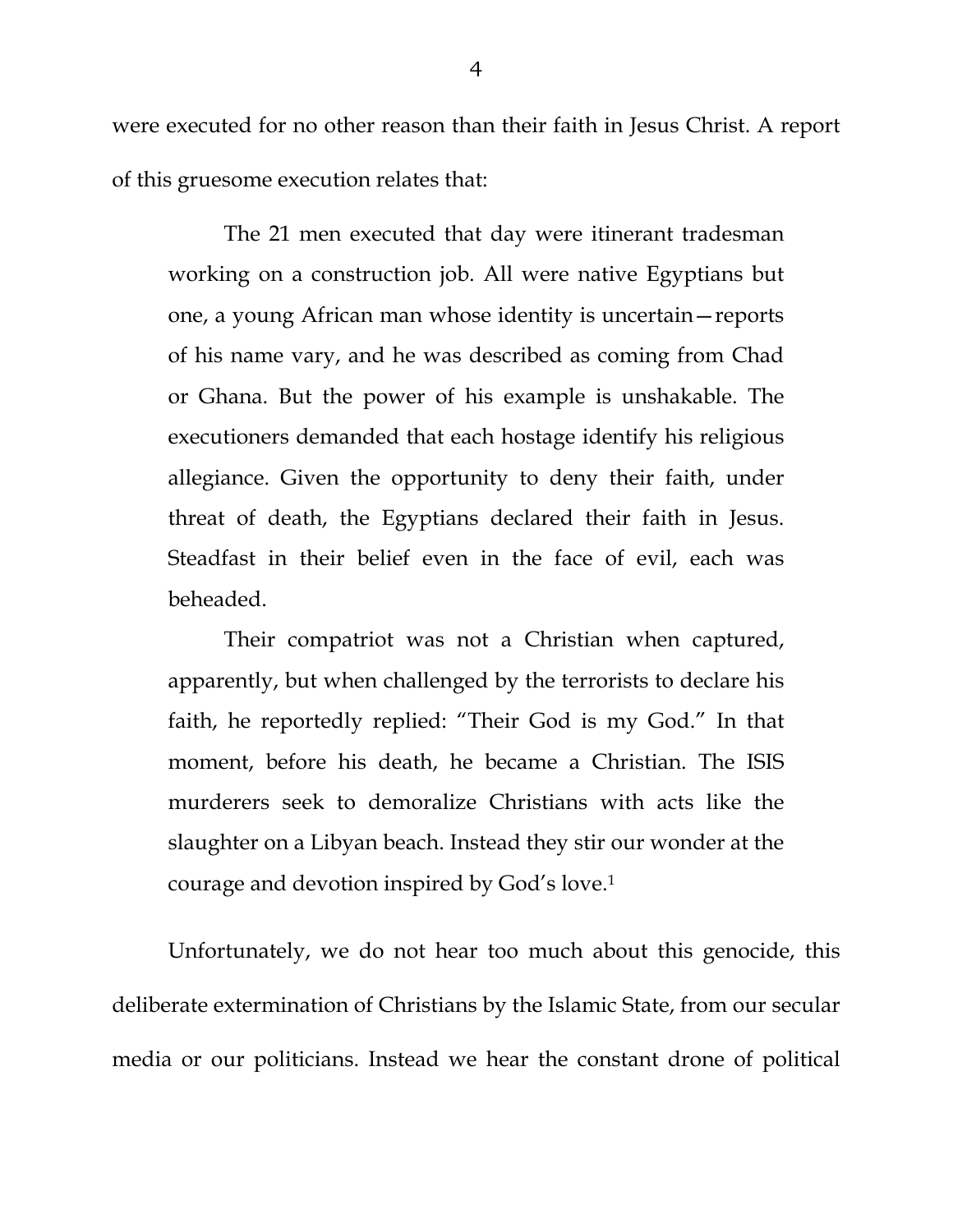campaigns and politicians seeking to be elected. So it is important for us to note that there is a significant election taking place at the Cathedral today, not a political election, but an election of faith. The word "election" comes from the Latin word, *eligo*, which means, "I choose," the past participle of which is *electus*, which means, "one having been chosen."

The Latin etymology is important to help us understand what is taking place here theologically. Each of you catechumens and candidates may be thinking, "I have come here today because I am choosing to become Catholic." Well, that is true to the extent that you are engaging your free will to accept the invitation to join the Catholic Church, but the invitation itself was first initiated by God choosing you to follow Him. In that sense, God is the one doing the electing or choosing. You are accepting what God has chosen for you, not what you have chosen for God!

We are here today because, in one way or another, each of us has experienced a stirring in our hearts that has led us to "know the mystery of the divine purpose," at least in part (Ephesians 1:9). We have come to know that the Lord desires to "bring everything together under Christ, as head, everything in the heavens and everything on earth," you and I included (Ephesians 1:10).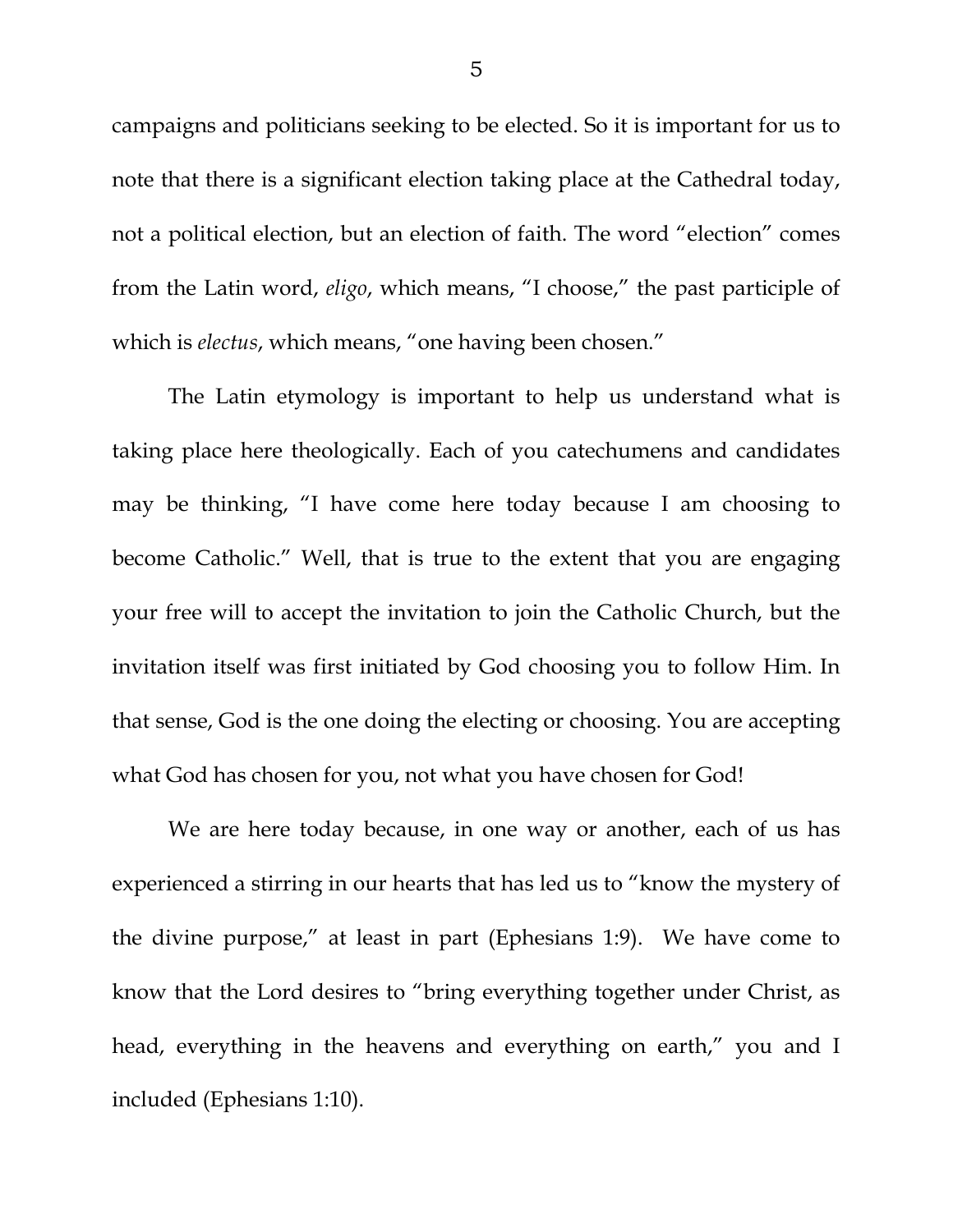While God is the One whose action of choosing you is the primary focus today, it important to understand clearly what your actions mean here. Accepting God's call for you to enter the Catholic Church is not a cause for self-righteousness or for seeking admiration or praise for what you are doing. It is not we who are doing God any big favor by choosing to become Catholic, but God who has done us the biggest favor possible or imaginable by calling us into His loving embrace.

Nor is our accepting baptism or full communion in the Catholic Church merely a label or an accomplishment that we can check off our bucket list, but a true conversion that means we will live a Christian way of life for the rest of our lives. In short, to be a Christian means to recognize our sinfulness, to repent our sinful way of life, and to place ourselves completely dependent on the grace of God to save us and raise us up to live in His love.

Saint Irenaeus, Bishop and Martyr, summed it up succinctly in these words:

In the beginning God created Adam, not because he needed man, but because he wanted to have someone on whom to bestow his blessings. . . . The same is true of service to God: it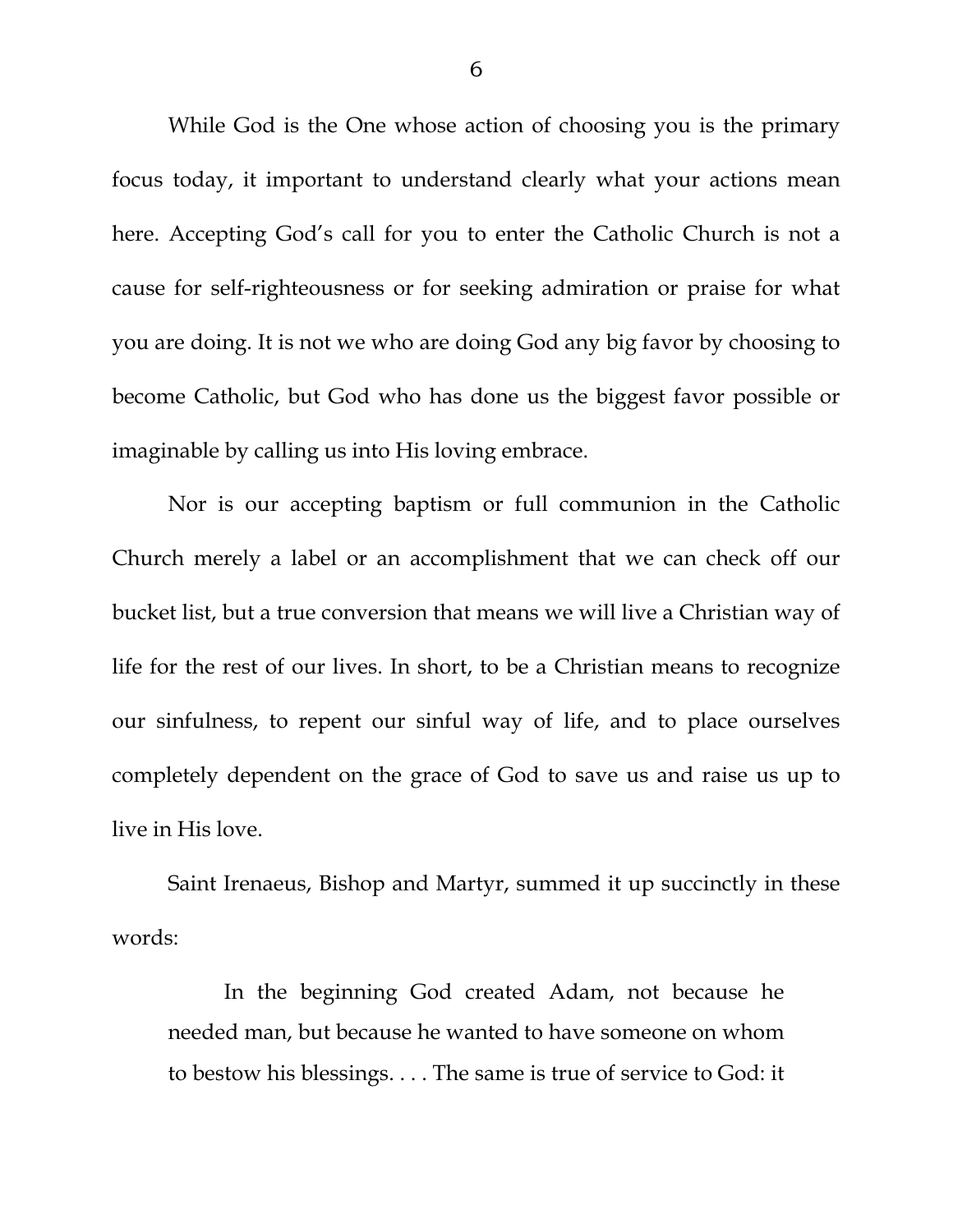adds nothing to God, nor does God need the service of man. Rather, he gives life and immortality and eternal glory to those who follow and serve him. He confers a benefit on his servants in return for their service and on his followers in return for their loyalty, but he receives no benefit from them. He is rich, perfect and in need of nothing. The reason why God requires service from man is this: because he is good and merciful he desires to confer benefits on those who persevere in his service. In proportion to God's need of nothing is man's need for communion with God.2

 Today we have gathered to celebrate an ancient ritual of Holy Mother Church in which those seeking the Sacrament of Baptism "give in their names." We have also gathered today to call those who have already received the grace of Baptism to a life of deeper fidelity to Christ and to an ongoing conversion to prepare to be received into the full communion of the Church which the Lord established on the rock of Peter.

 I turn first to you, my dear catechumens, to you who seek baptism. To understand the meaning of this ancient rite, it is helpful to quote from the written account of a woman in the fourth-century who left her home in what is known today as southern France or northern Spain – on pilgrimage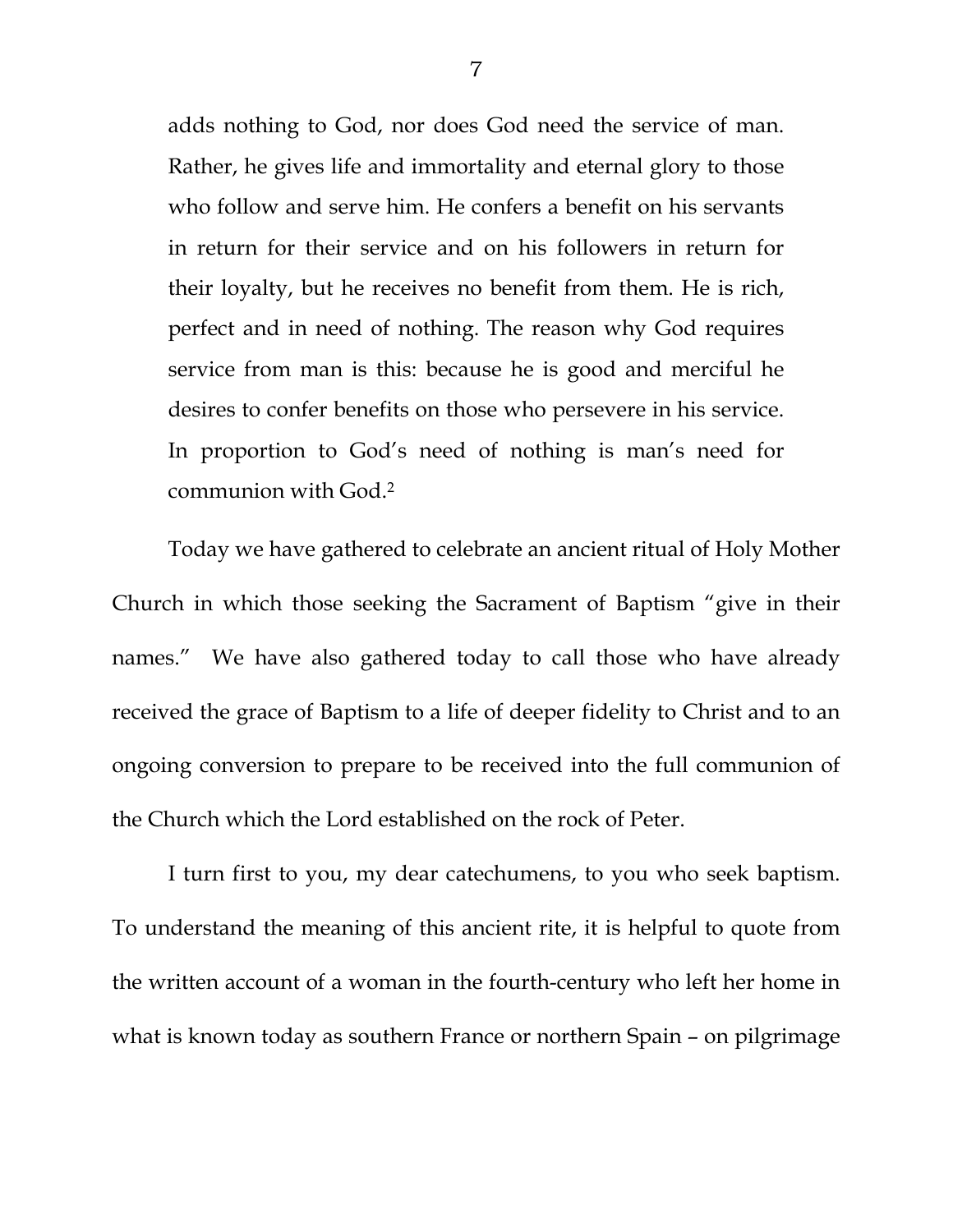to the Holy Land. Writing home to her community, she describes this ancient rite as it was then celebrated in Jerusalem. She says:

Then the candidates are brought in one by one, the men with their "fathers," the women with their "mothers." Then the bishop one by one asks their neighbors: "Is he a good-living man? Does he respect his parents? Is he a drunkard or untrustworthy?" He asks them like this about every vice, at least the more serious ones. If the bishop finds that the candidate is free from all these faults about which he has questioned the witnesses, he writes down the candidate's name with his own hand.<sup>3</sup>

Today, you will give your names to me in petition to receive the Easter Sacraments of Baptism, Confirmation, and the Eucharist. Your "fathers" and "mothers," that is, your godparents, have already sent me written testimony, which I have read, about the conduct of your lives, and in a few moments they  $-$  and those responsible for your formation  $-$  will testify publicly before the Church to your readiness to be incorporated into the life of Christ Jesus.

By signing my name to yours, I will ratify that God has indeed chosen you "in Christ before the world was made to be holy and faultless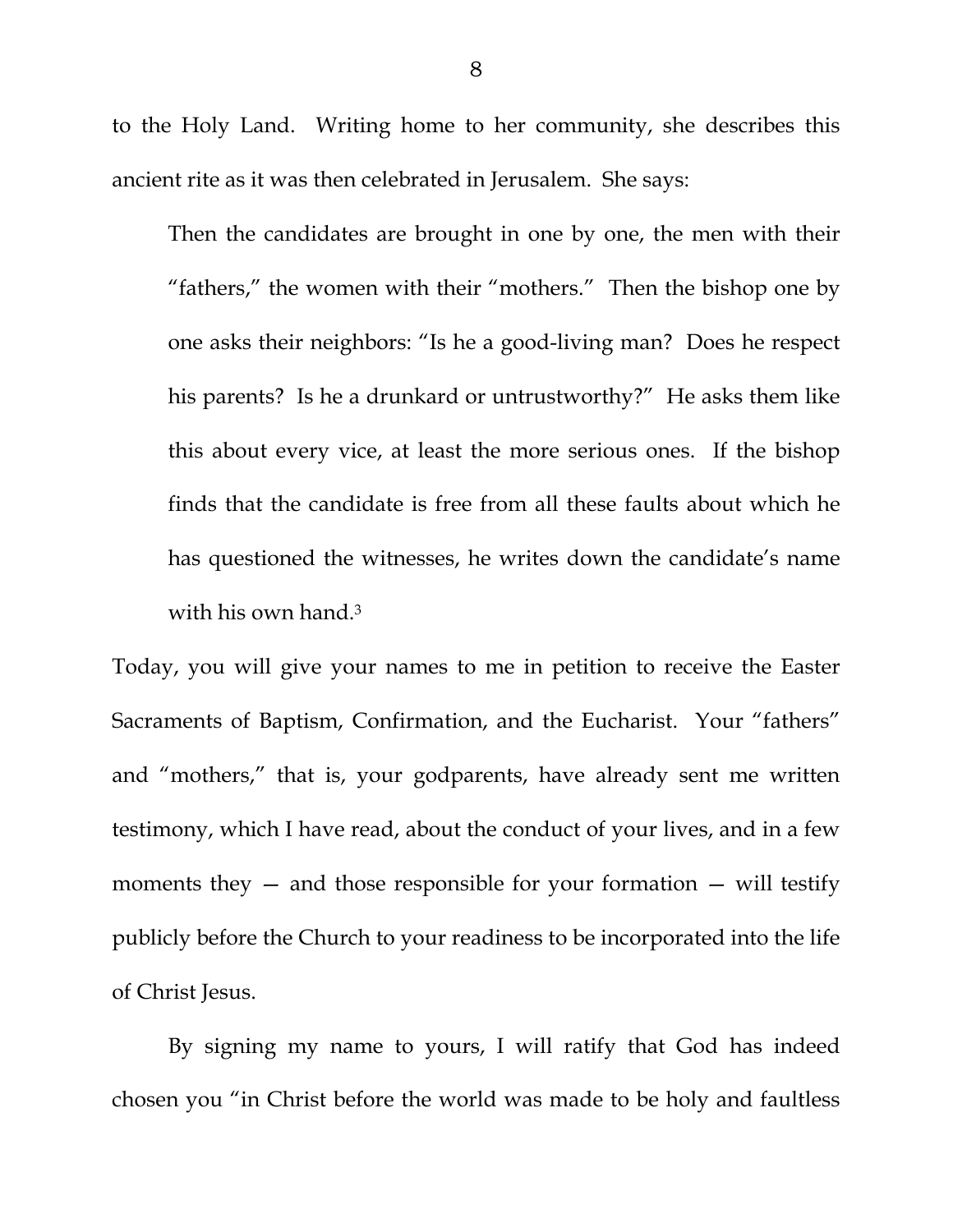before God in love" (Ephesians 1:4). Once I have signed my name, you will no longer be called catechumens but the Elect, those who have been elected to the Easter Sacraments after a final period of enlightenment and purification consisting particularly in the three great scrutinies and their accompanying exorcisms.

To you, dear candidates for the completion of your Christian initiation, I now turn. You have already been washed in the waters of Baptism and now you seek to be brought into the full communion of the Church. Having already been grafted into Christ, you seek now to remain in his love in a deeper way that your lives may bear great fruit for the Lord and that your joy, too, may be complete.

The whole Church rejoices at your presence here today, dear catechumens and candidates. Through you, we see in a clear fashion that activity of the Holy Spirit present in the world, stirring the hearts of men, women, and children to turn to the One who has not only given them life but who also gave his life for them.

In these coming forty days of Lent, our readings from the Old Testament and the Gospels of Saints Matthew, Mark and Luke during the first three and a half weeks of Lent will speak of beginning anew; of fasting

9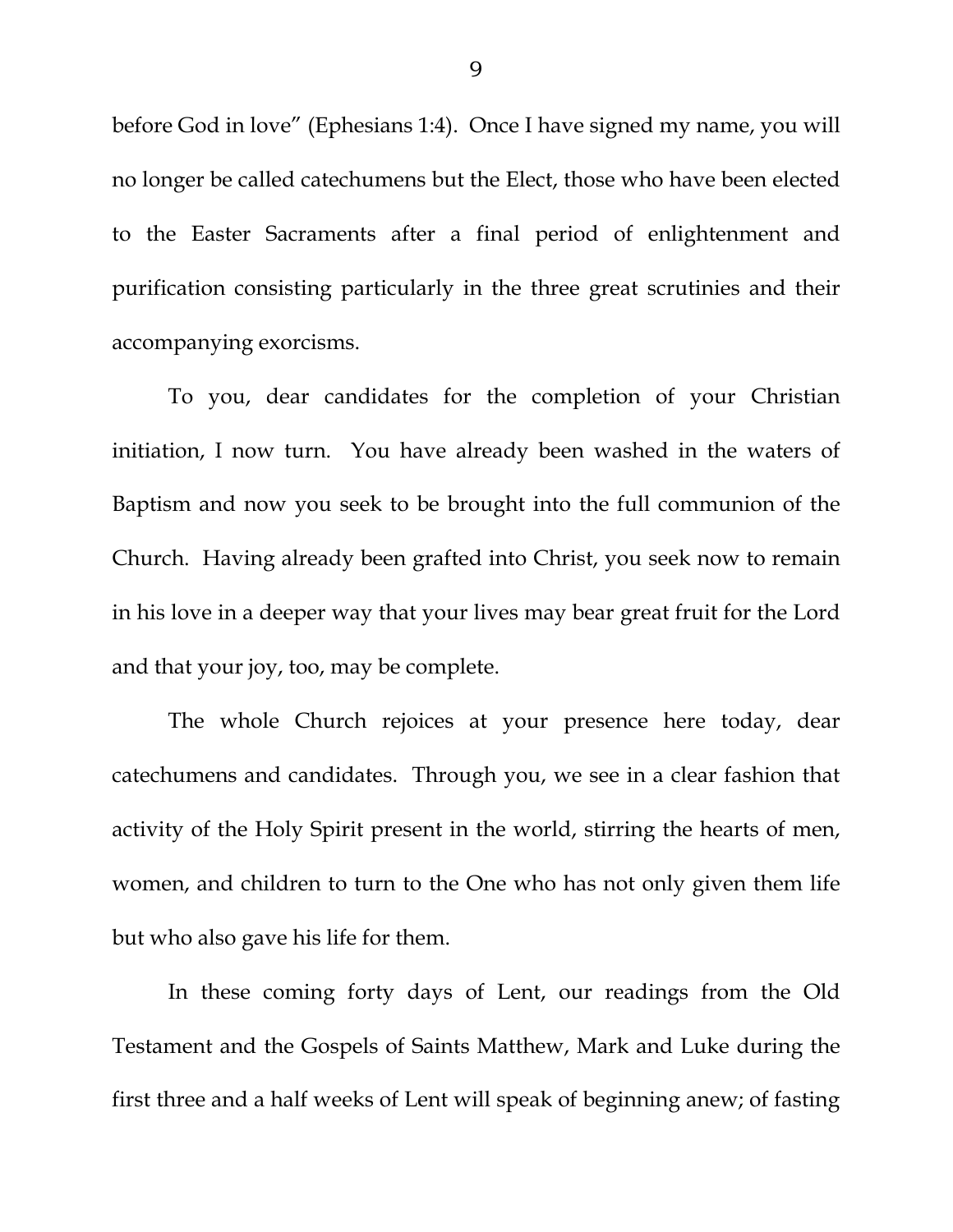prayer and almsgiving; of conversion, of mutual forgiveness, of hardness of heart; of love of enemies; and the call to holiness. The readings of the second half of Lent, beginning on the Monday of the fourth week of Lent, are taken from the Gospel of Saint John and lead us to the mystery of Jesus Christ, the Son of God, of whom Saint John says that all who believe in Him will have eternal life. Christ is the healer and life-giver, the One who gives life through His confrontation with death and gathers into one the scattered children of God. This dynamic from the ethical to the Christological is quite intentional, because as we come to see the high ethical ideals and moral demands of discipleship, we come to realize our total dependence on God's grace and our profound need of salvation.4

 Finally, dear catechists, godparents and sponsors, I turn to you. You have shared your faith with those who will be, as it were, your spiritual children. I thank you for your credible witness to the truth.

 I urge you to continue to stand with your catechumens — who will soon be numbered among the Elect — and with your candidates. In the days, months, and years to come, they will look to you for sources of both strength and comfort as they strive to stand daily with and for the Lord.

May God give us this grace. Amen.